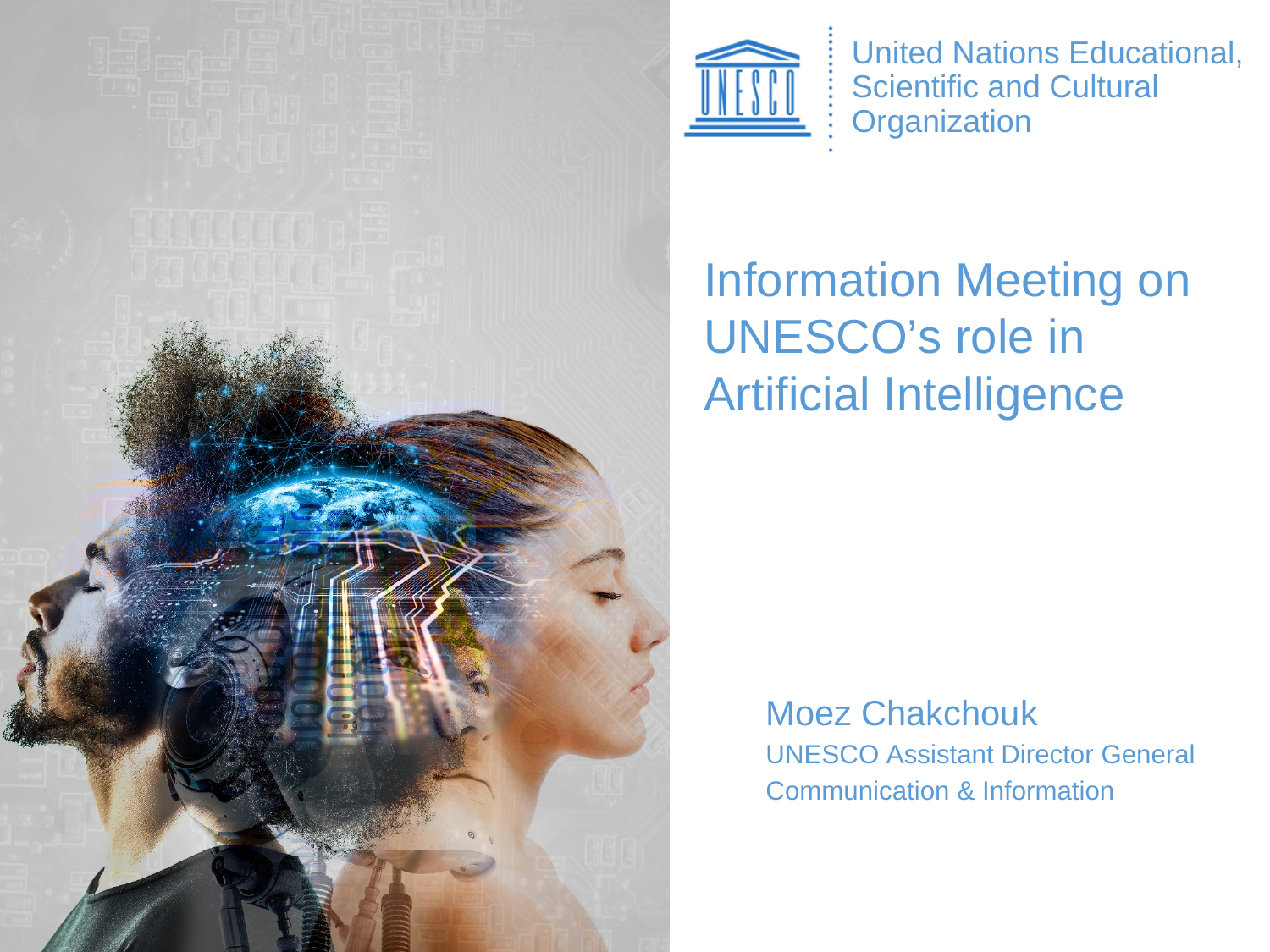

- UNESCO's field of competence is human-centered
- AI has enormous potential for:
	- Addressing humanity's most critical issues including education, sciences, culture, media, access to information, gender equality and poverty alleviation
	- Promoting the achievement of Sustainable Development Goals
	- Fostering new development opportunities while respecting universal human values and ethical principles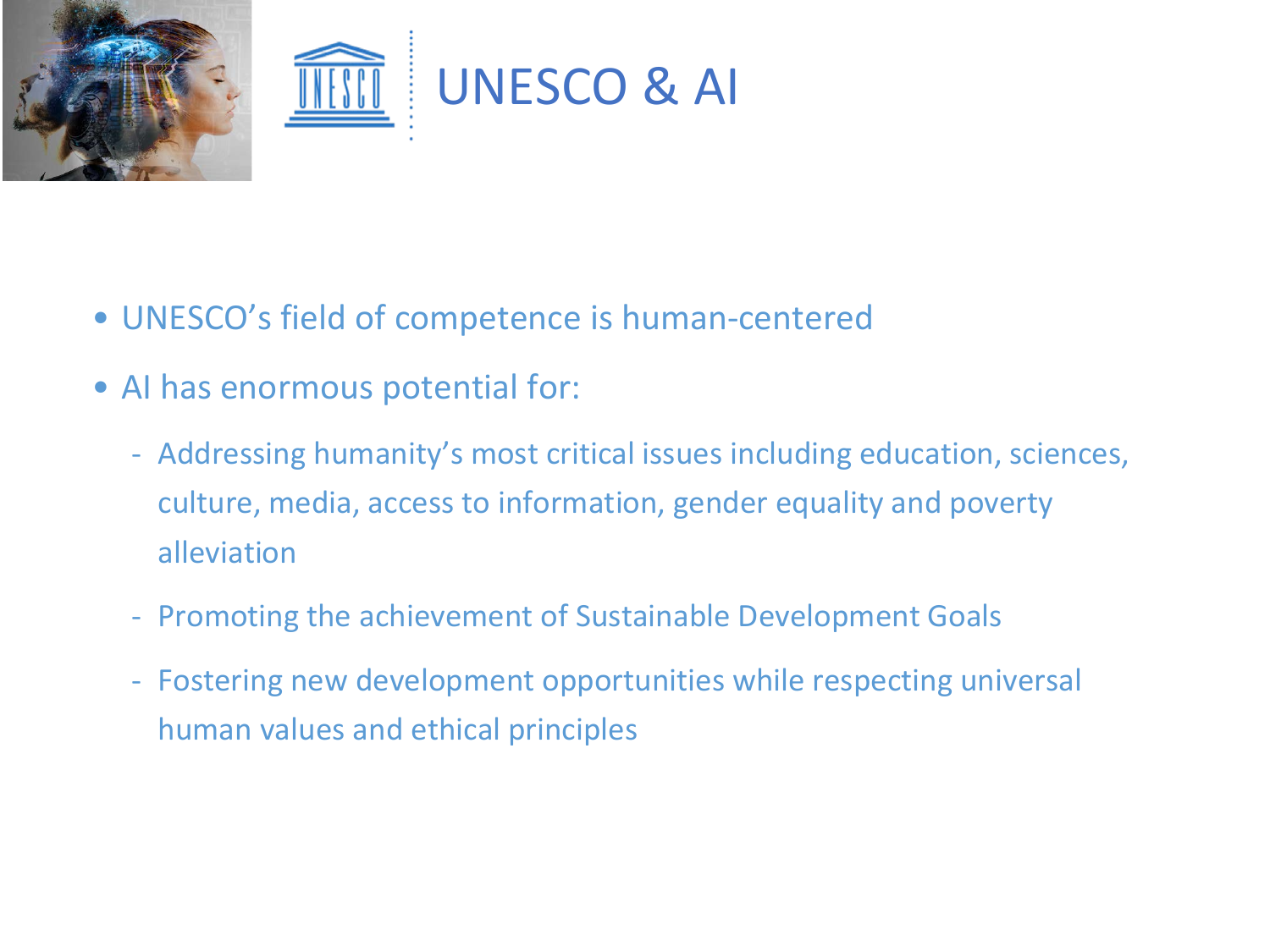

- AI has an impact on all UNESCO activities all sectors and units responsible for the Gender and Priority Africa Strategies are involved and engaged
- Inter-sectorial coordination : AI Task Team created in 2018 with Communication & Information sector as secretariat
- Launch of a study by a multidisciplinary working group of experts to harness the importance of global ethical standards on AI
- Advocacy and Public Information includes UNESCO Courier special edition on AI (July '18) and AI intersectoral website en.unesco.org/artificial-intelligence
- Organization of events on AI in order to raise awareness of all Member States and highlight the importance of the work to be performed by UNESCO in collaboration with other stakeholders including international organizations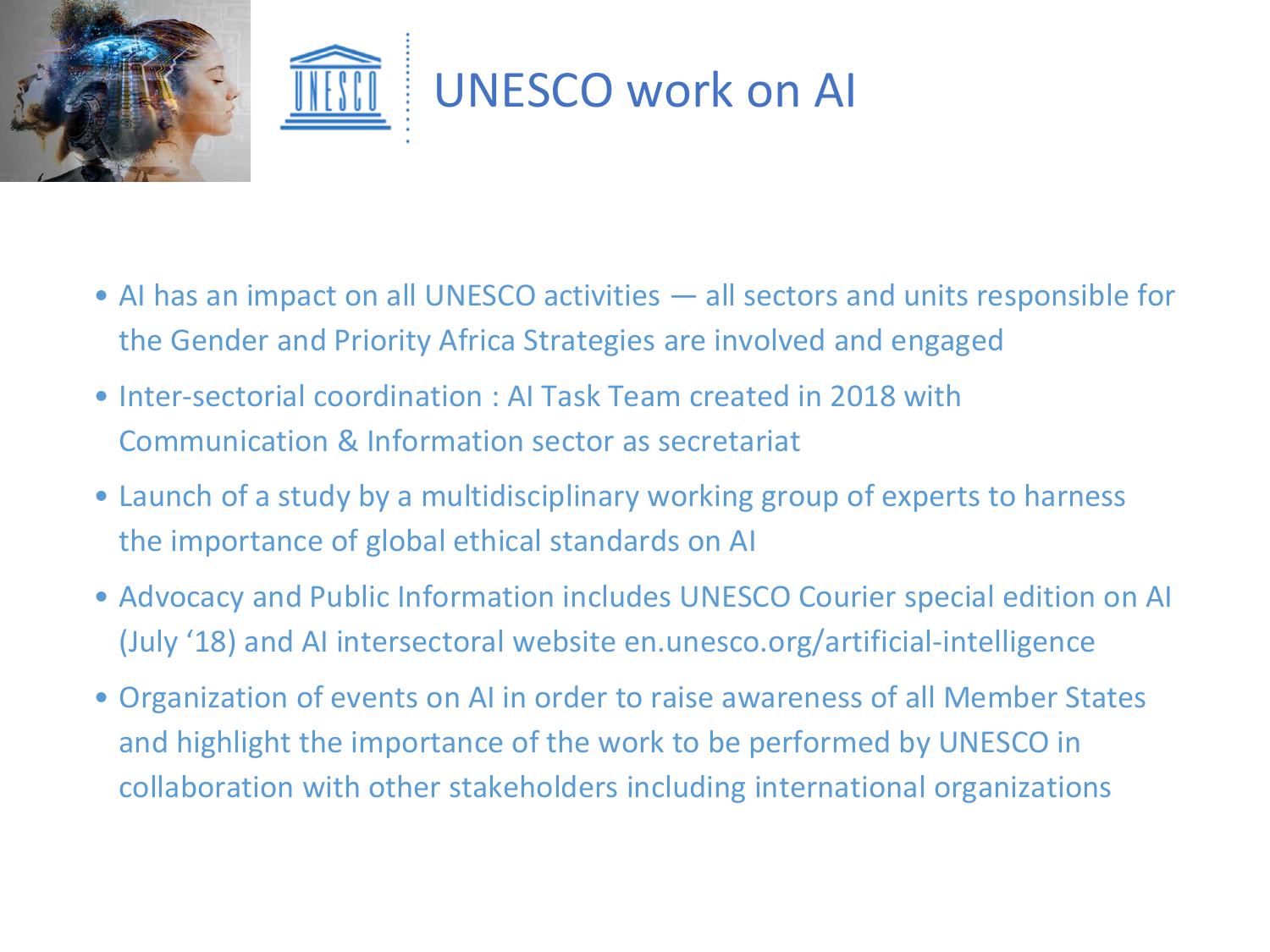

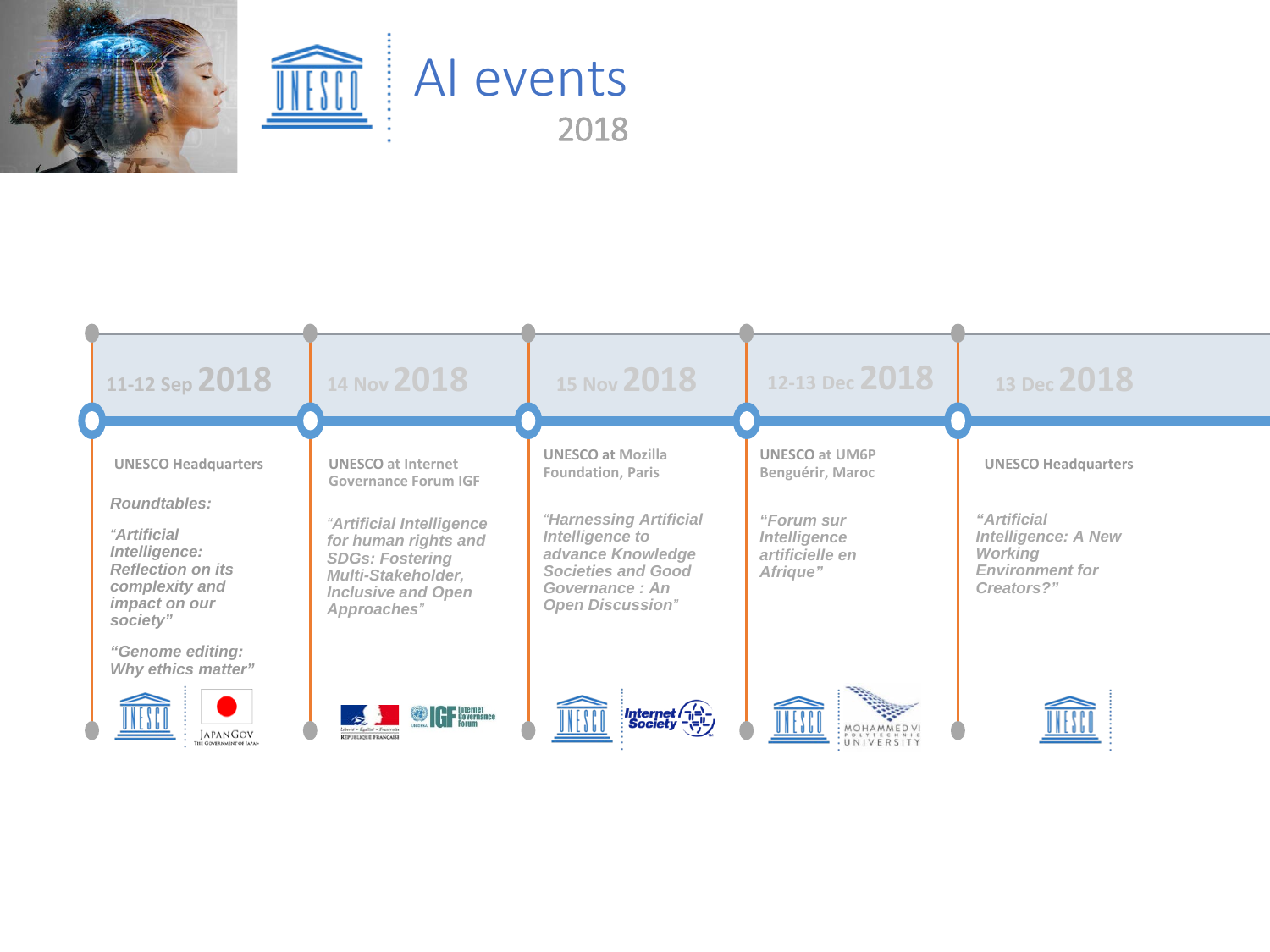

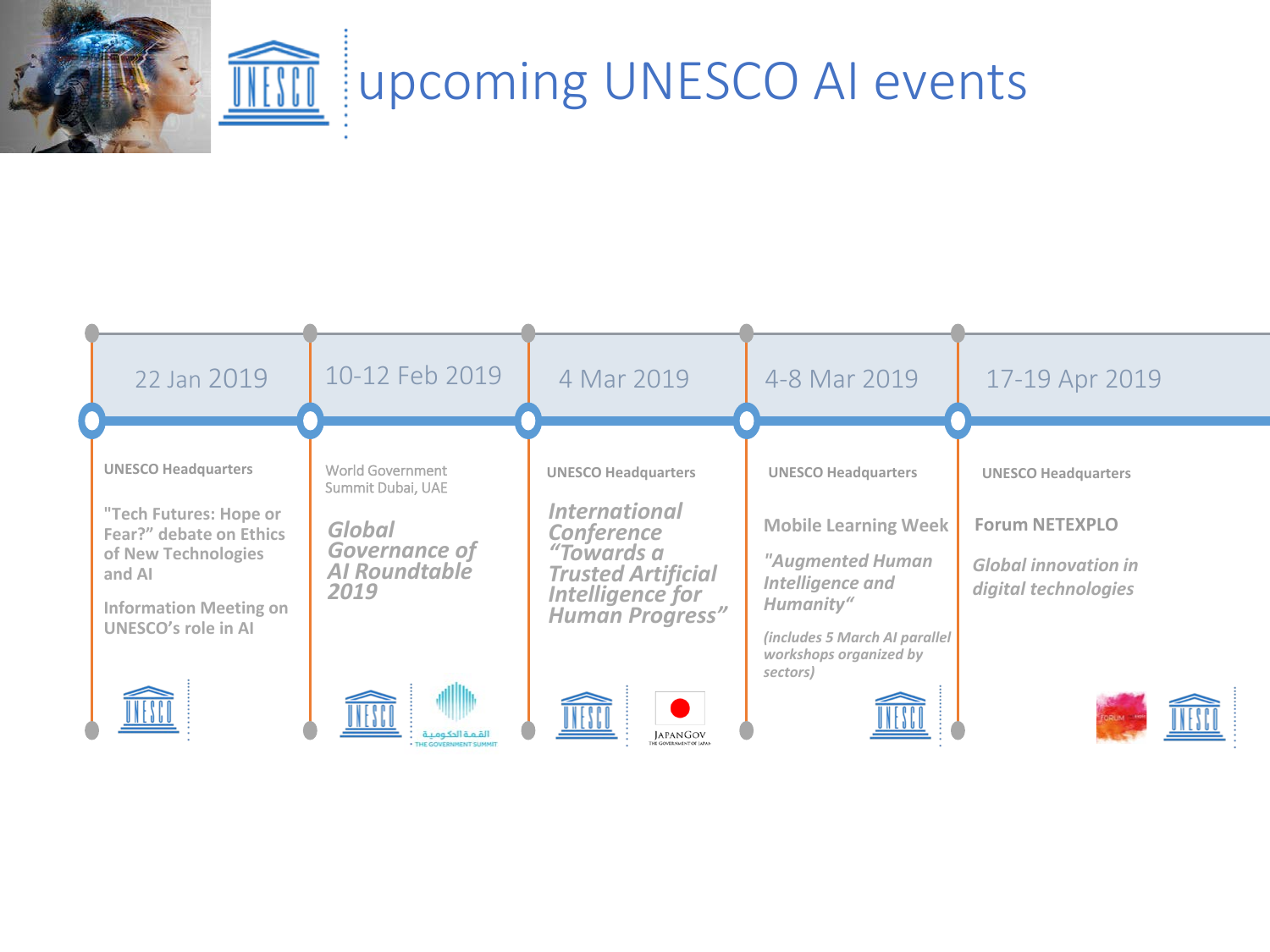

Several initiatives already launched & cooperation is needed:

- UN strategy on frontier technologies for sustainable development including ITU's AI4Good global summit in Geneva
- OECD, "Better policies for better life" Expert Working Group AIGO
- EC, "Towards AI ethics guidelines" High-Level Expert Group on AI
- CoE, "Towards an ethical & responsible AI for human rights, rule of law and democracy"
- IEEE, "Global initiative on ethics of autonomous and intelligent systems"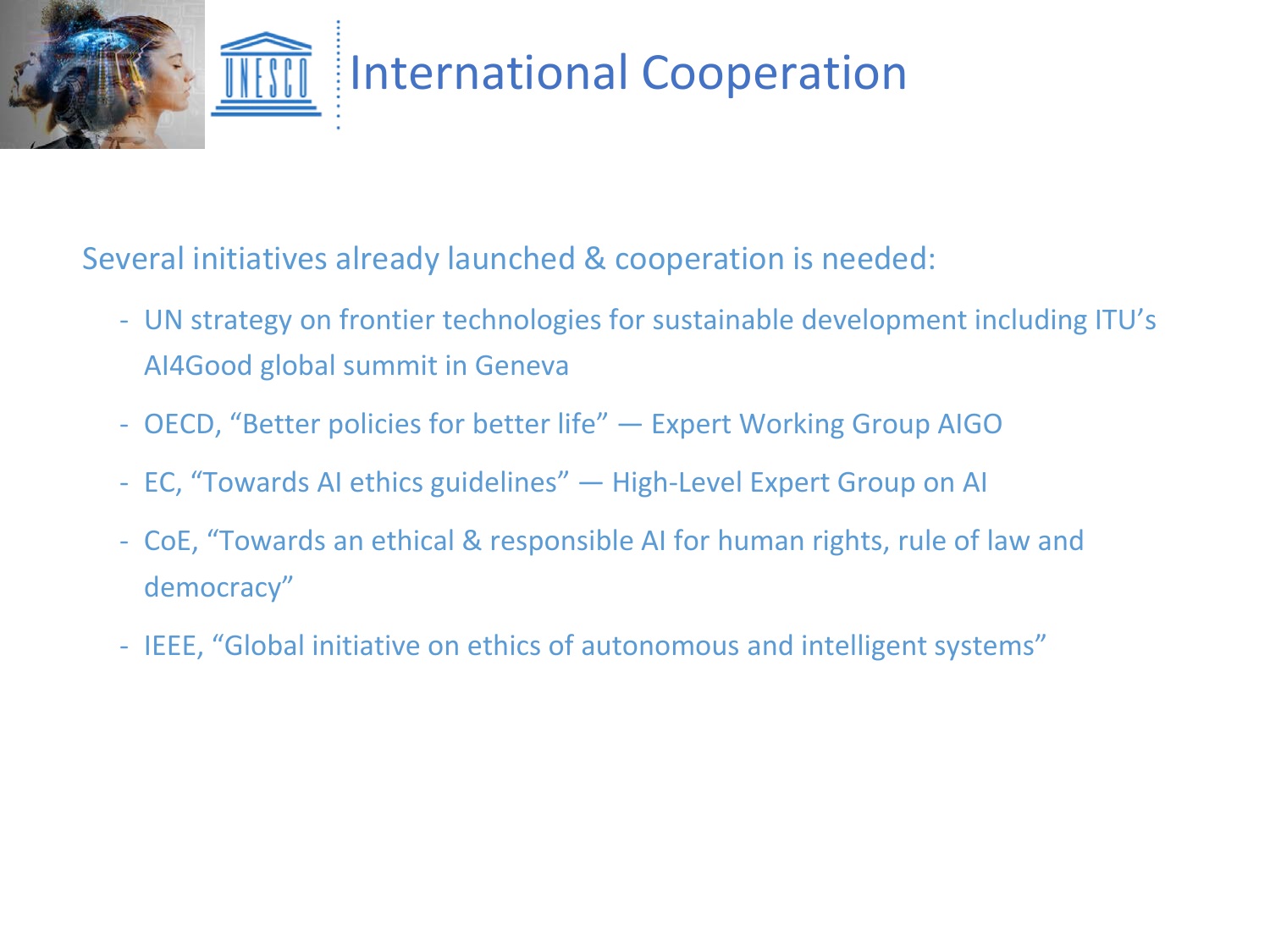

-More than 20 years of work in bioethics and ethics of science and technology -Two independent advisory bodies:

- 1. COMEST, the World Commission on the Ethics of Scientific Knowledge and Technology
- 2. IBC, the International Bioethics Committee. The IGBC, Intergovernmental Bioethics Committee (36 Member States), examines the work of the IBC

-Facilitator for WSIS Action Line C10 "Ethics of the Information Society"

-Convening power for all Member States to debate an international normative framework on the ethics of AI

-A global, pluralistic, multi-disciplinary and multi-stakeholder ethos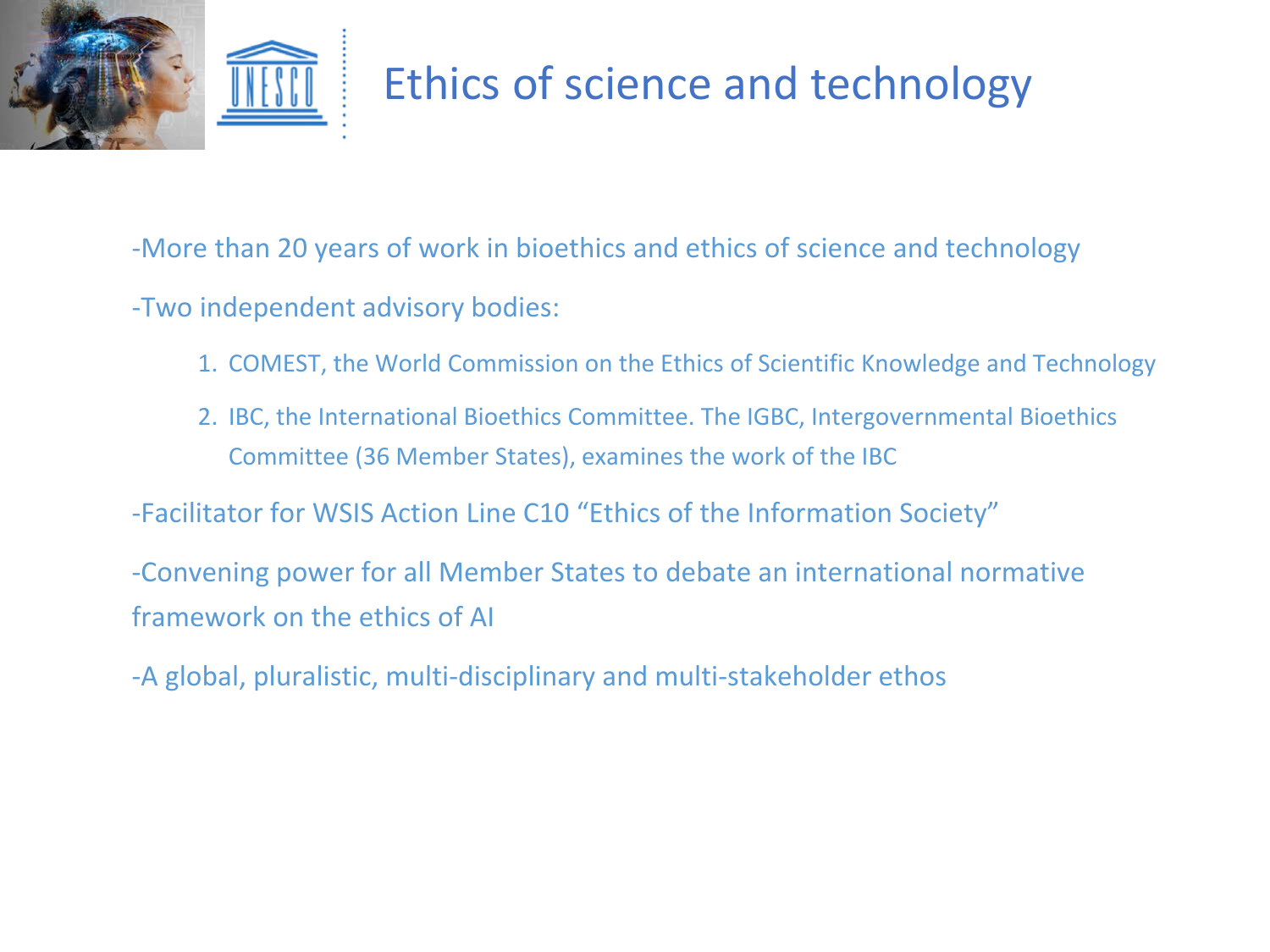

#### Internet Universality and Governance

- Multi-stakeholder approach to norms & rules of governance: civil society and academia, public and private sector
- Digital divide & lack of open data policies = scarcity of data to fuel potential AI-driven benefits
- Addressing internet universality via the R.O.A.M. principles: Human **R**ightsbased — **O**penness — **A**ccessible — **M**ultistakeholder
- Measuring the Internet Universality Indicators (IUI) to harness the readiness of Member States and encourage policy makers in LDCs to adopt adequate policies with regards to AI development & use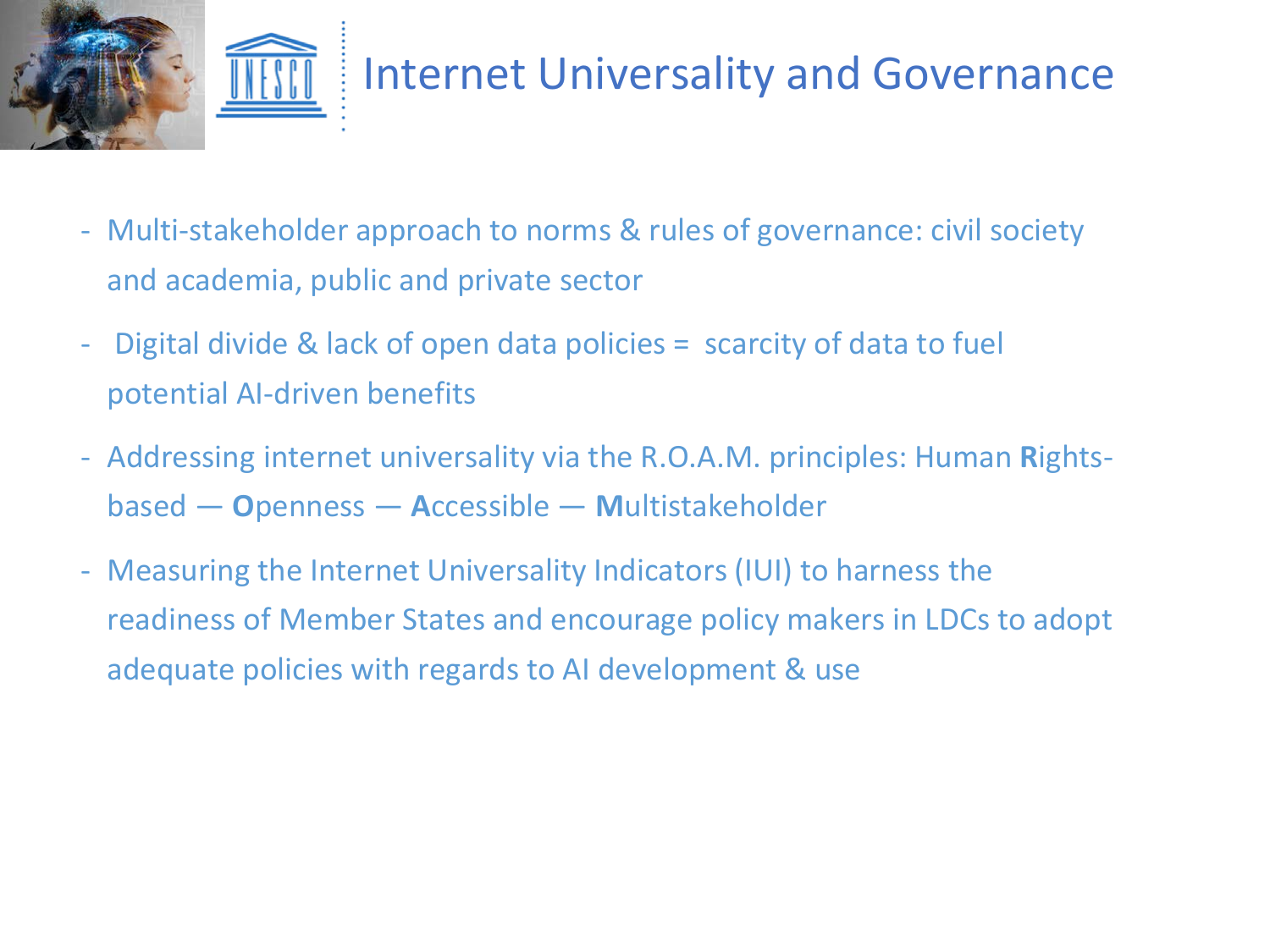

## Education & capacity building

- Ensuring inclusive and equitable use of AI in education for vulnerable groups, while promoting gender equality in AI;
- Leveraging AI to enhance education and learning including promoting humanmachine collective intelligence, harnessing intelligent learning system for learning and assessment, and empowering teachers to use AI effectively;
- Promoting AI skills development for jobs and life with a focus on nurturing youth's innovations in developing AI applications for SDGs;
- Transparent and auditable use of education data through multi-stakeholder partnership, safeguarding confidentiality and privacy of learners' personal data
- Publishing reports on (ethics of robotics, big data and health) that support policy makers and different stakeholders by providing guidance on ethical issues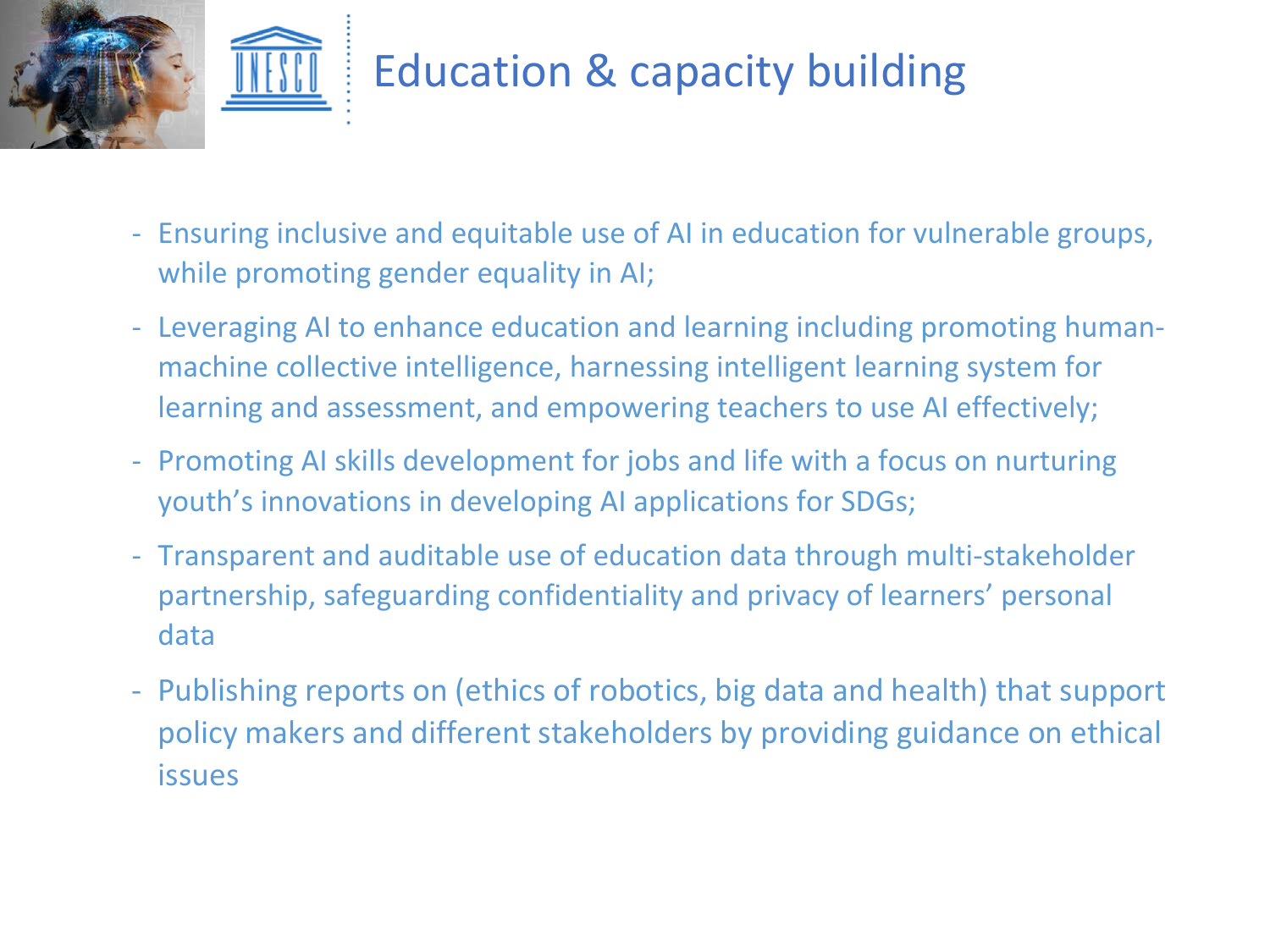

- Policy, capacity, application
- Addressing the scientific divide by promoting open science and open innovation (open data, open scientific resources such as cloud computing, etc.) and universal access to scientific knowledge
- Monitoring policy trends related to AI, such as national AI strategies, as part of global monitoring function for SDG 9.5, focus on inclusiveness and diversity
- Training and research in AI in developing countries must advance in parallel to technological progress
- AI to support Member States in their response to water management, disaster risk reduction, climate change, biodiversity monitoring, etc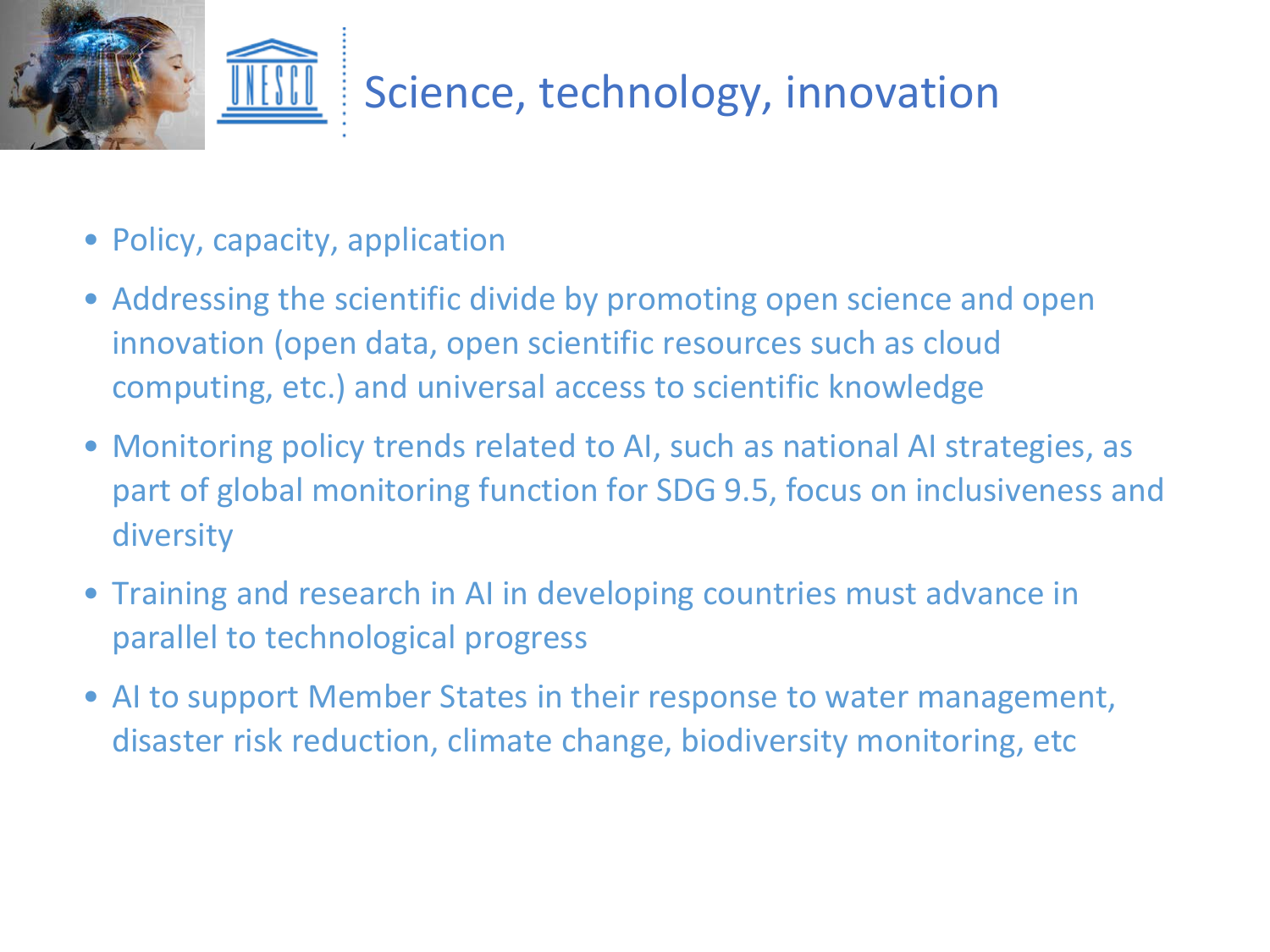

- Promoting the diversity of cultural expressions in an AI environment;
- Fostering digital creativity by using AI technologies;
- Contributing to cultural heritage preservation and addressing threats through digitization & use of AI systems;
- Addressing the illicit trafficking of cultural objects and the destruction of cultural property.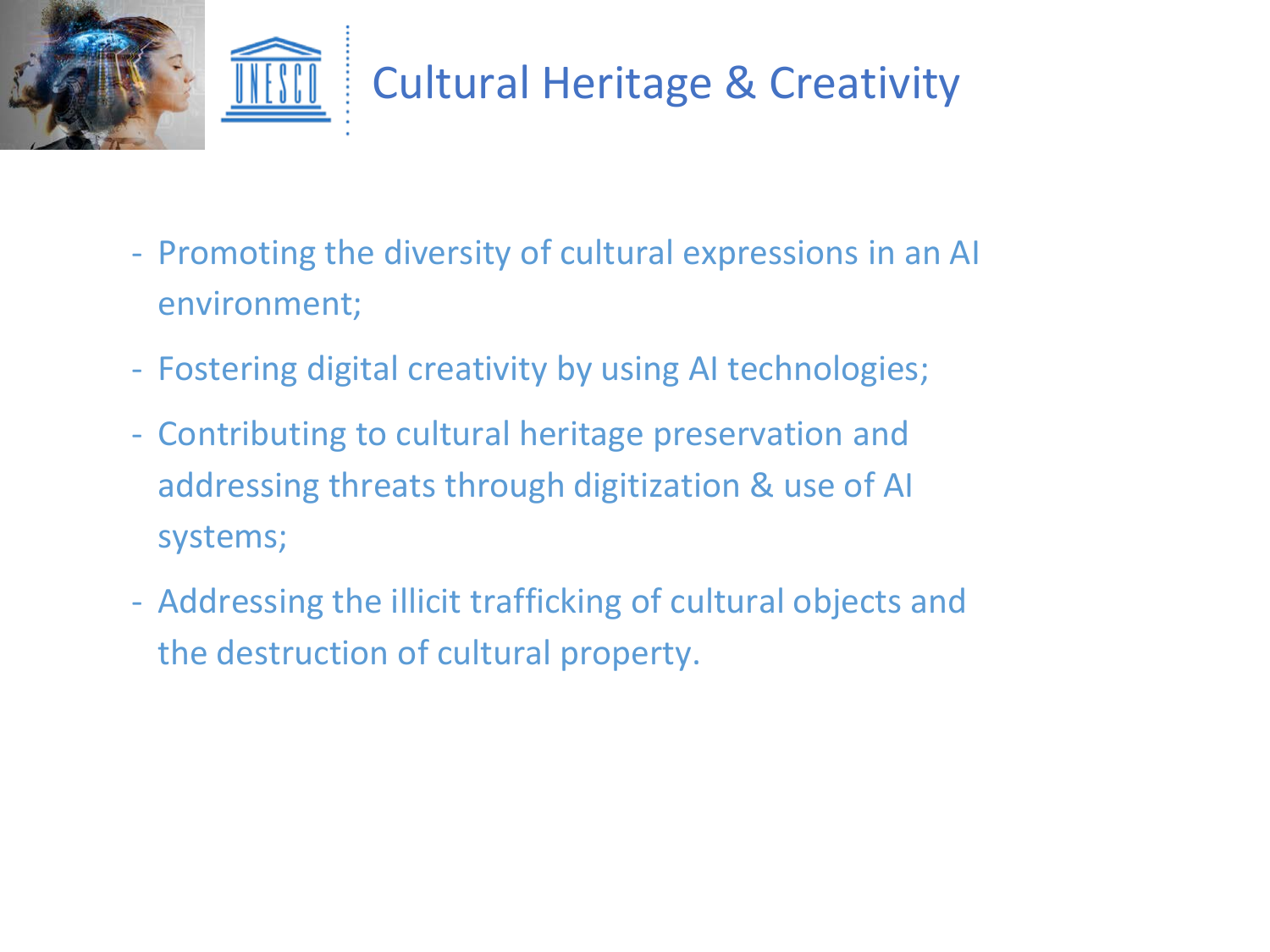

- Independent and pluralistic media in order to disseminate the right information and raise citizens's awareness about AI issues
- Media & Information Literacy (MIL) to build inclusive knowledge societies and address threats to democratic processes and peaceful development (Hate speech, Disinformation, Discrimination, etc.)
- Promoting access to public information (Open public data, OER)
- Protection of fundamental rights: Freedom of expression, privacy, access to information, et cetera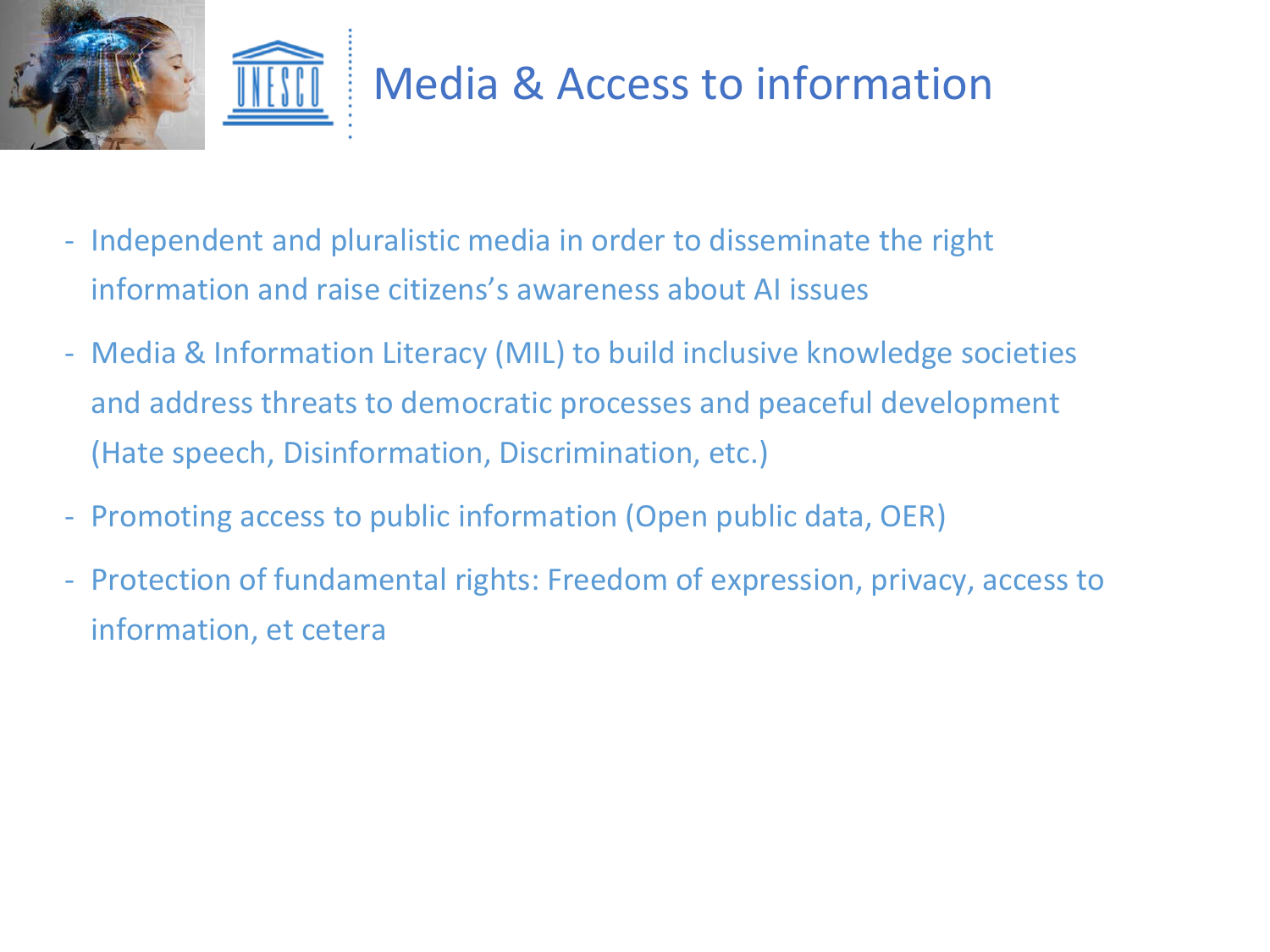![](_page_12_Picture_0.jpeg)

- Women's Forum 'Daring Circle' on artificial intelligence and gender (14 November 2018)
- Paper on the implications of digital assistants for gender equality (to be released on 8 March 2019)
- Policy brief on promoting digital skills for girls and women (to be released on 8 March 2019)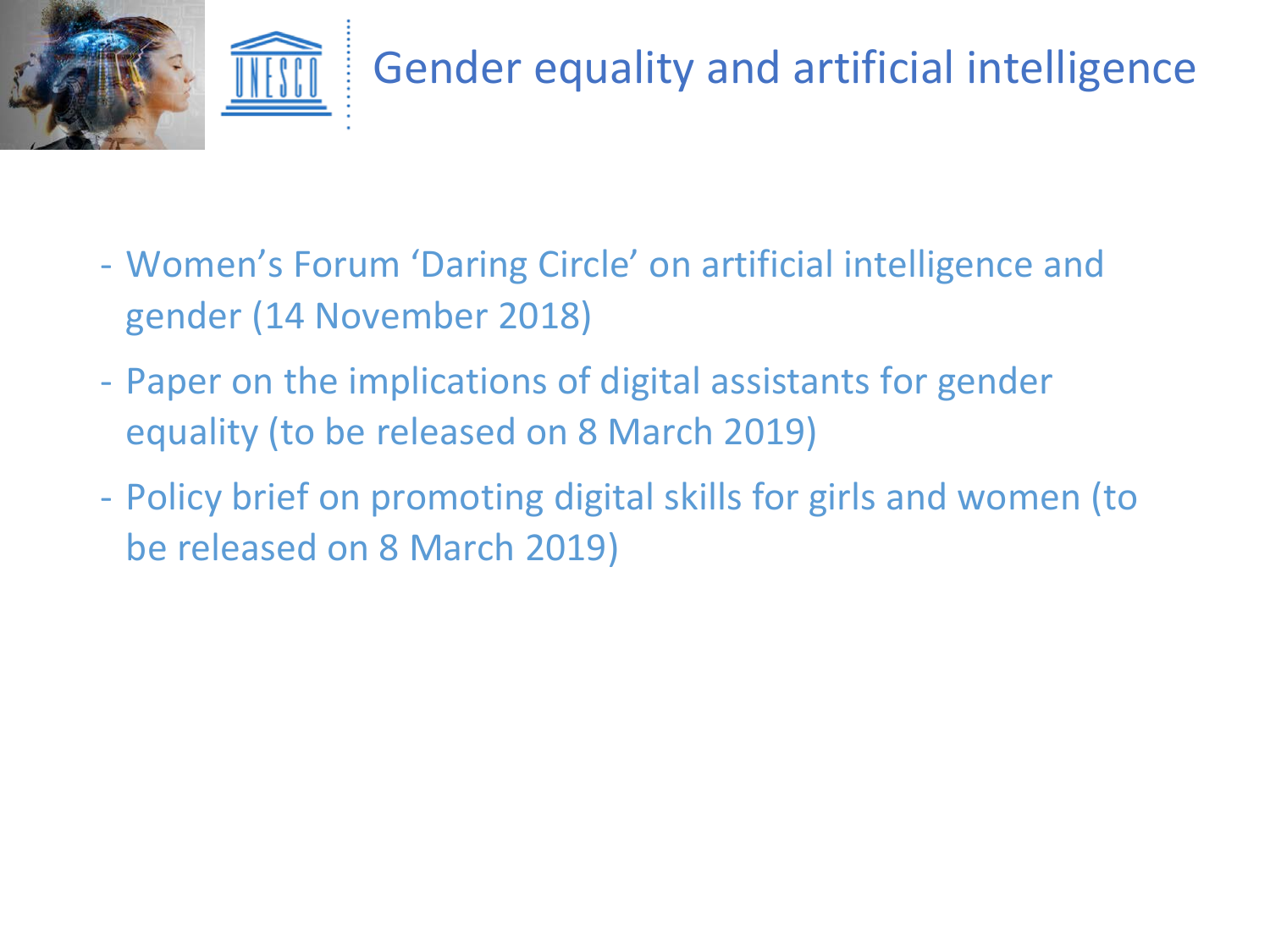![](_page_13_Picture_0.jpeg)

Main Outcomes of the Forum on Artificial Intelligence in Africa, (Benguérir, Morocco, Dec. 2018):

-need to promote a human-centered AI, based on human rights and ethical values, and calls for collaboration between UNESCO the African Union and Regional Economic Communities to:

-Support establishment of African forum of associations and institutions on AI, bringing together the main public and private AI actors ;

-Organize AI sub-regional forums to deepen understanding and support policy development at national level;

-Develop a continental strategy for AI, underpinned by Agenda 2063.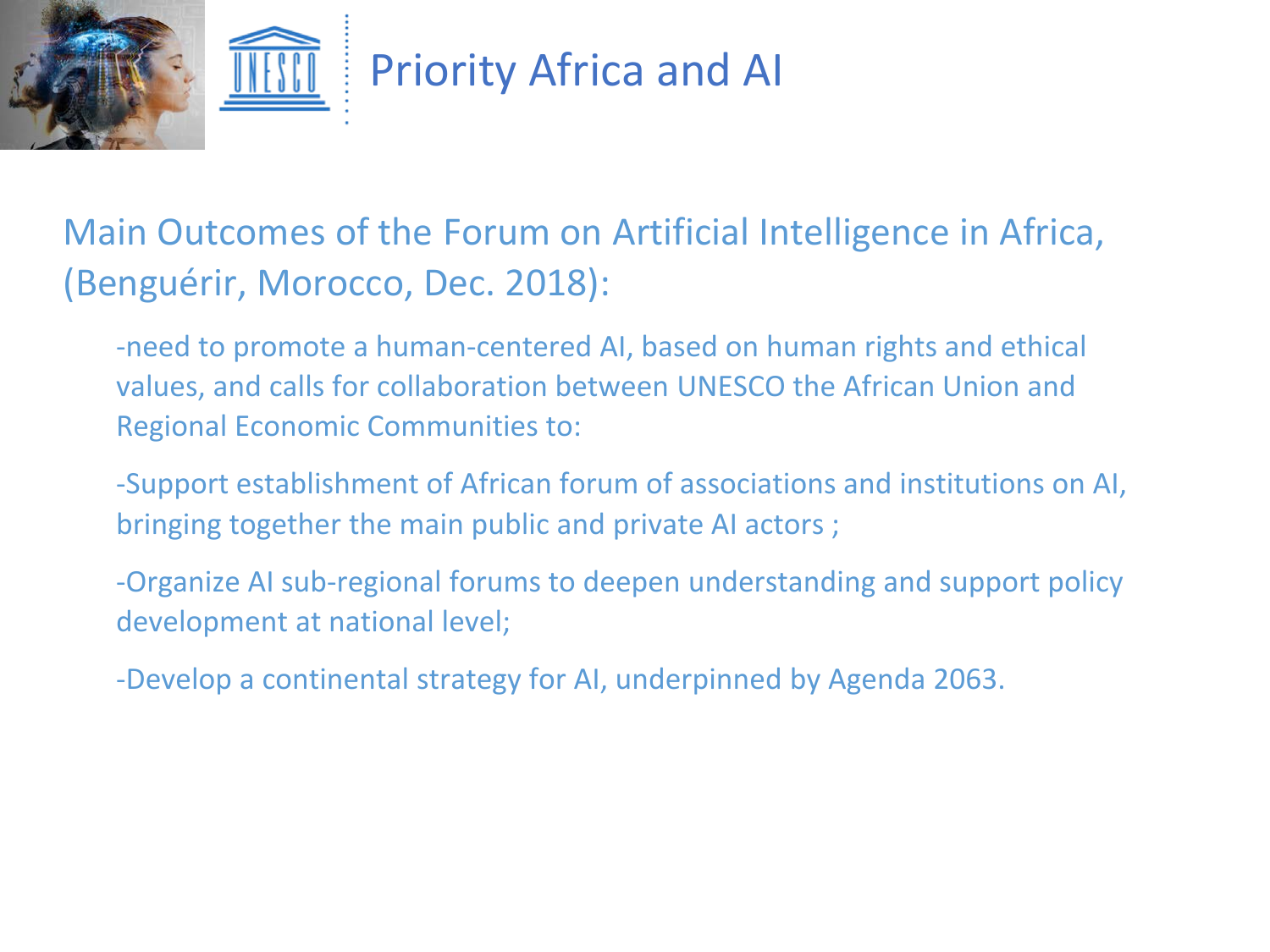![](_page_14_Picture_0.jpeg)

## Examples of programmatic initiatives

- UNESCO initiative with Microsoft and other partners is developing an "AI in Education Readiness Index" and training policy makers on AI in education
- Initiative with Ericsson and other partners in developing a repository of AI skills training programmes and supporting TVET institutions to develop or reform training programmes on AI
- Version 1 of "AI in Education Policy Guidelines" will launch it during the 2019 Mobile Learning Week.
- From 18 to 22 February 2019, the new Centre for Quantum Technologies at ICTP is hosting its first Advanced School on Ubiquitous Quantum Physics: the New Quantum Revolution, for scientists from developing countries.
- UNESCO's Man and the Biosphere programme and Kyoto University are helping Mont Nimba Biosphere Reserve in Guinea (also a World Heritage site) to improve the conservation of chimpanzees by using drones to combat poachers.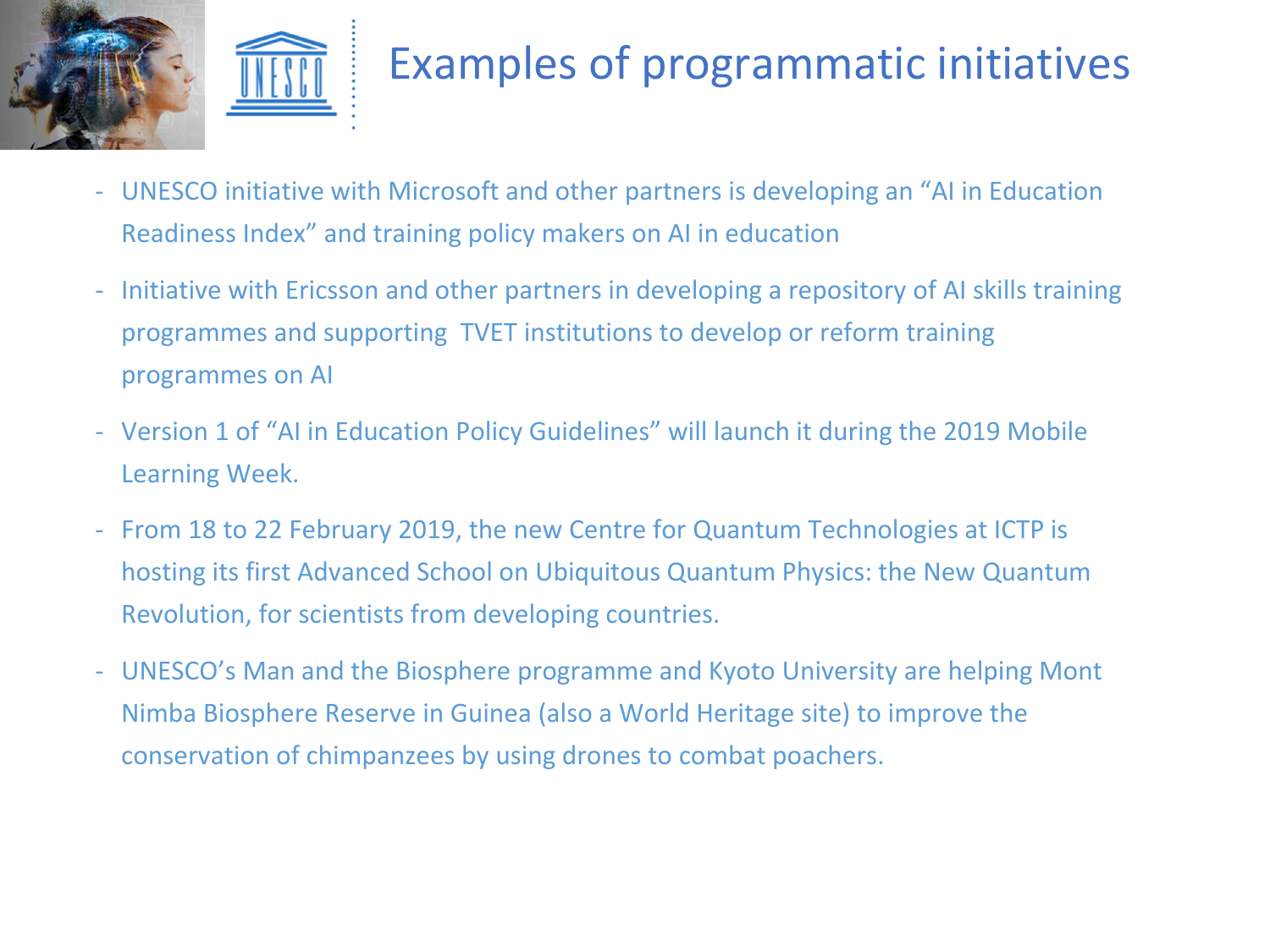![](_page_15_Picture_0.jpeg)

![](_page_15_Picture_1.jpeg)

- UNESCO's International Hydrological Programme and University of California have developed the G-WADI Geoserver application (in 2005) to estimate real-time precipitation worldwide using artificial neural networks. It is used globally for emergency planning and management, such as to track storms and prepare daily bulletins with upto-date information on flood and drought conditions for local communities.
- AI for Knowledge Societies from a R.O.A.M perspective. Translate R.O.A.M. principles into AI norms and policies, primer research: "Towards Internet Universality and Knowledge Societies in the Digital Age: Opportunities and Challenges of Artificial Intelligence". The research will be presented in the March conference of AI.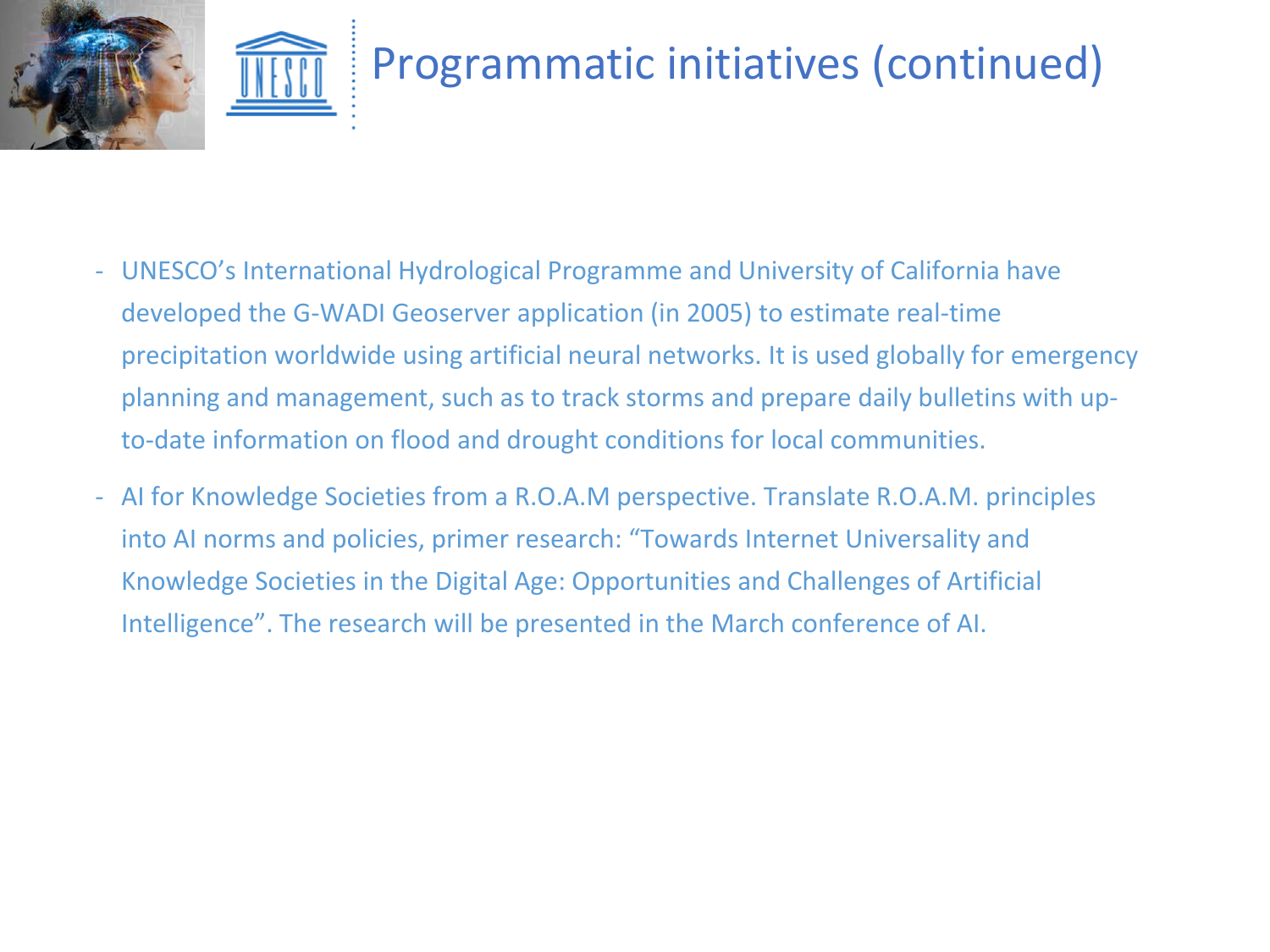![](_page_16_Picture_0.jpeg)

![](_page_16_Picture_1.jpeg)

# Programmatic initiatives (continued)

- A joint project with «Sciences Po» Paris is developing a methodology to map AI Commitment, Capacity and Creation. The project has initiated data gathering process for Africa.
- A joint capacity building workshop on the technical issues, the myths around AI and the impact of AI on SDGs will be organized by CI Sector and HRM. The workshop will be part of the Mobile Learning Week and will be conducted by UNESCO Chair in AI and UNESCO Chair in Analytics and Big Data.
- The feasibility for a Category 2 Centre under the auspices of UNESCO at Josef Stefan Institute, Slovenia has been established to support UNESCO objectives and use AI for SDGs.
- Working with UNESCO Chair in AI and Knowledge4All foundation has prepared an ecosystem map for AI development. The findings were presented at IGF and the AI conference in Morocco.